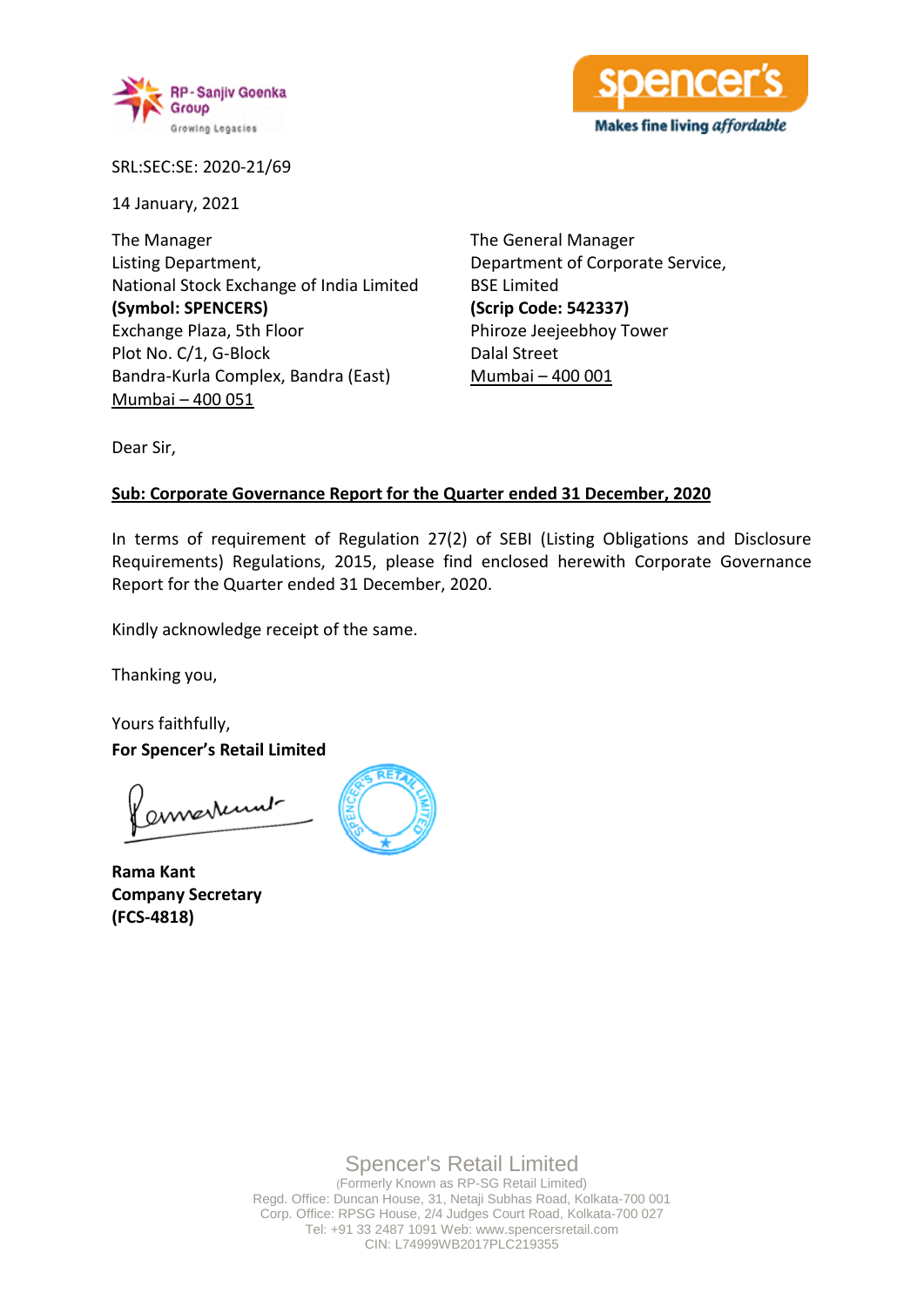## **Annex-I**

| I. Composition of Board of Directors                       |                          |                                 |                             |                      |                           |             |                          |               |                     |                 |                          |                           |
|------------------------------------------------------------|--------------------------|---------------------------------|-----------------------------|----------------------|---------------------------|-------------|--------------------------|---------------|---------------------|-----------------|--------------------------|---------------------------|
|                                                            | <b>Title Name of the</b> | <b>PAN &amp; DIN</b>            | <b>Category</b>             | <b>Date of Birth</b> | <b>Initial Date of  </b>  | Date of Re- | Date of                  | <b>Tenure</b> | No of               | No of           | Number of                | No of post of             |
|                                                            | <b>Director</b>          |                                 | (Chairperson/Executive/Non- |                      | Appointment   appointment |             | <b>Cessation</b>         | (Months)      | <b>Directorship</b> | Independent     | memberships in           | <b>Chairperson in</b>     |
|                                                            |                          |                                 | Executive/Independent/Nomi  |                      |                           |             |                          |               | in listed           | Directorship in | <b>Audit/Stakeholder</b> | <b>Audit/ Stakeholder</b> |
|                                                            |                          |                                 | nee)                        |                      |                           |             |                          |               | entities            | listed entities | Committee(s)             | <b>Committee held in</b>  |
|                                                            |                          |                                 |                             |                      |                           |             |                          |               | including this      | including this  | including this listed    | listed entities           |
|                                                            |                          |                                 |                             |                      |                           |             |                          |               | listed entity       | listed entity   | entity                   | including this listed     |
|                                                            |                          |                                 |                             |                      |                           |             |                          |               | [Regulation         | [Regulation     | [Regulation 26(1)]       | entity                    |
|                                                            |                          |                                 |                             |                      |                           |             |                          |               | $17(A)$ ]           | (17)(A)(1)]     |                          | [Regulation $26(1)$ ]     |
| Mr.                                                        | Sanjiv Goenka            | AEFPG4689G & 00074796           | Chairperson / Non Executive | 29.01.1961           | 14.11.2018                |             | $\overline{\phantom{0}}$ | <b>NA</b>     | 6                   |                 | 6                        |                           |
| Mr.                                                        | Shashwat Goenka          | AOUPG0553L & 03486121           | Non Executive               | 12.04.1990           | 14.11.2018                |             | $\overline{\phantom{0}}$ | <b>NA</b>     |                     |                 | 3                        |                           |
| Ms.                                                        | Rekha Sethi              | APLPS9964D & 06809515           | Independent / Non Executive | 04.11.1963           | 14.11.2018                | $\sim$      | 13.11.2023               | 25            | 3                   | $\mathcal{R}$   |                          |                           |
| Mr.                                                        | Pratip Chaudhuri         | AAGPC0974K & 00915201           | Independent / Non Executive | 12.09.1953           | 14.11.2018                | $\sim$      | 13.11.2023               | 25            | 6                   | <sub>0</sub>    | 8                        |                           |
| Mr.                                                        | <b>Utsav Parekh</b>      | AGHPP4467H & 00027642           | Independent / Non Executive | 28.08.1956           | 14.11.2018                | $\sim$      | 13.11.2023               | 25            |                     |                 |                          |                           |
| Mr.                                                        | Debanjan Mandal          | AANPM6755B & 00469622           | Independent / Non Executive | 26.08.1973           | 11.02.2019                | $\sim$      | 10.02.2024               | 22            | $\sim$              |                 |                          |                           |
| Mr.                                                        | Devendra Chawla          | ABSPC4611L & 03586196           | Executive                   | 13.04.1972           | 11.02.2019                | $\sim$      | 10.02.2022               | <b>NA</b>     |                     |                 |                          |                           |
| Mr.                                                        | Rahul Nayak              | ACMPN0973H & 06491536 Executive |                             | 24.10.1976           | 14.11.2018                | $\sim$      | 13.11.2021               | <b>NA</b>     |                     |                 |                          |                           |
| <b>Whether Regular Chairperson appointed</b>               |                          |                                 |                             | Yes                  |                           |             |                          |               |                     |                 |                          |                           |
| Whether Chairperson is related to Managing Director or CEO |                          |                                 | No                          |                      |                           |             |                          |               |                     |                 |                          |                           |

# **SPENCER'S RETAIL LIMITED**

# **(Formerly known as RP-SG Retail Limited)**

# **Corporate Governance Report for the Quarter ended on 31 December 2020**

**1. Name of Listed Entity : Spencer's Retail Limited (Formerly known as RP-SG Retail Limited)**

**2. Quarter ended : 31 December 2020**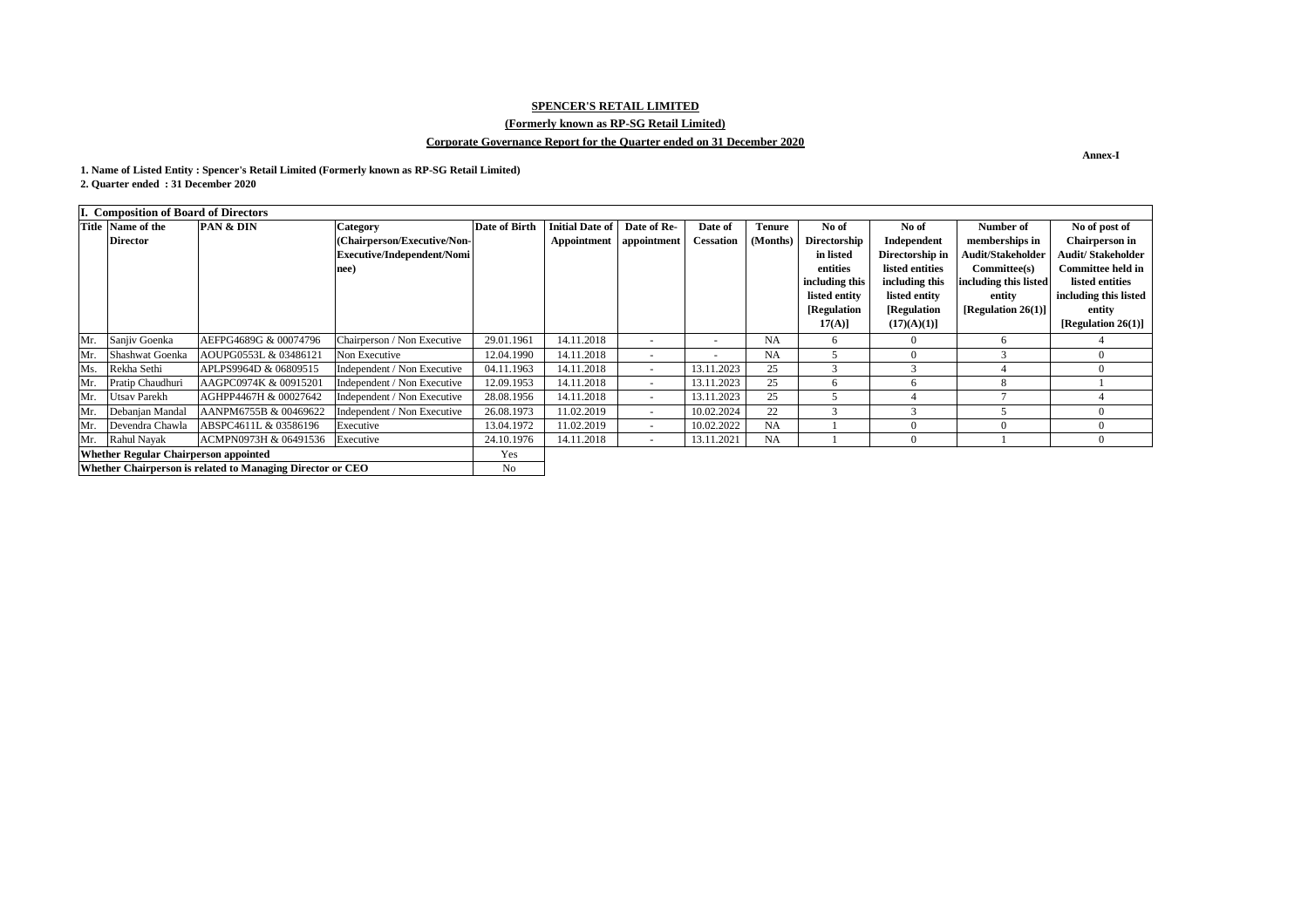| <b>II. Composition of Committees</b>   |                                                    |                                  |                                                                        |                            |                          |  |  |
|----------------------------------------|----------------------------------------------------|----------------------------------|------------------------------------------------------------------------|----------------------------|--------------------------|--|--|
| <b>Name of Committee</b>               | <b>Whether regular</b><br>chairperson<br>appointed | <b>Name of Committee members</b> | Category (chairperson/Executive/Non-<br>Executive/independent/Nominee) | <b>Date of Appointment</b> | <b>Date of Cessation</b> |  |  |
| . Audit Committee                      | Yes                                                | <b>Utsav Parekh</b>              | Chairperson / Independent                                              | 14.11.2018                 |                          |  |  |
|                                        |                                                    | Shashwat Goenka                  | Non Executive                                                          | 14.11.2018                 |                          |  |  |
|                                        |                                                    | Pratip Chaudhuri                 | Independent / Non Executive                                            | 14.11.2018                 |                          |  |  |
|                                        |                                                    | Debanjan Mandal                  | Independent / Non Executive                                            | 14.11.2019                 | $\overline{\phantom{a}}$ |  |  |
| 2. Nomination & Remuneration Committee | Yes                                                | <b>Utsav Parekh</b>              | Chairperson / Independent                                              | 14.11.2018                 | $\overline{\phantom{a}}$ |  |  |
|                                        |                                                    | Sanjiv Goenka                    | Non Executive                                                          | 14.11.2018                 |                          |  |  |
|                                        |                                                    | Pratip Chaudhuri                 | Independent / Non Executive                                            | 14.11.2018                 |                          |  |  |
| 3. Stakeholders Relationship Committee | Yes                                                | Sanjiv Goenka                    | Chairperson / Non Executive                                            | 14.11.2018                 | $\overline{\phantom{a}}$ |  |  |
|                                        |                                                    | Shashwat Goenka                  | Non Executive                                                          | 14.11.2018                 |                          |  |  |
|                                        |                                                    | Rahul Nayak                      | Executive                                                              | 14.11.2018                 | $\overline{\phantom{0}}$ |  |  |
|                                        |                                                    | <b>Utsav Parekh</b>              | Independent / Non Executive                                            | 11.02.2019                 | $\overline{\phantom{a}}$ |  |  |
|                                        |                                                    |                                  |                                                                        |                            |                          |  |  |
| 4. CSR Committee                       | Yes                                                | Sanjiv Goenka                    | Chairperson / Non Executive                                            | 14.11.2018                 |                          |  |  |
|                                        |                                                    | <b>Shashwat Goenka</b>           | Non Executive                                                          | 14.11.2018                 |                          |  |  |
|                                        |                                                    | <b>Utsav Parekh</b>              | Independent / Non Executive                                            | 14.11.2018                 | $\overline{\phantom{a}}$ |  |  |
|                                        |                                                    |                                  |                                                                        |                            |                          |  |  |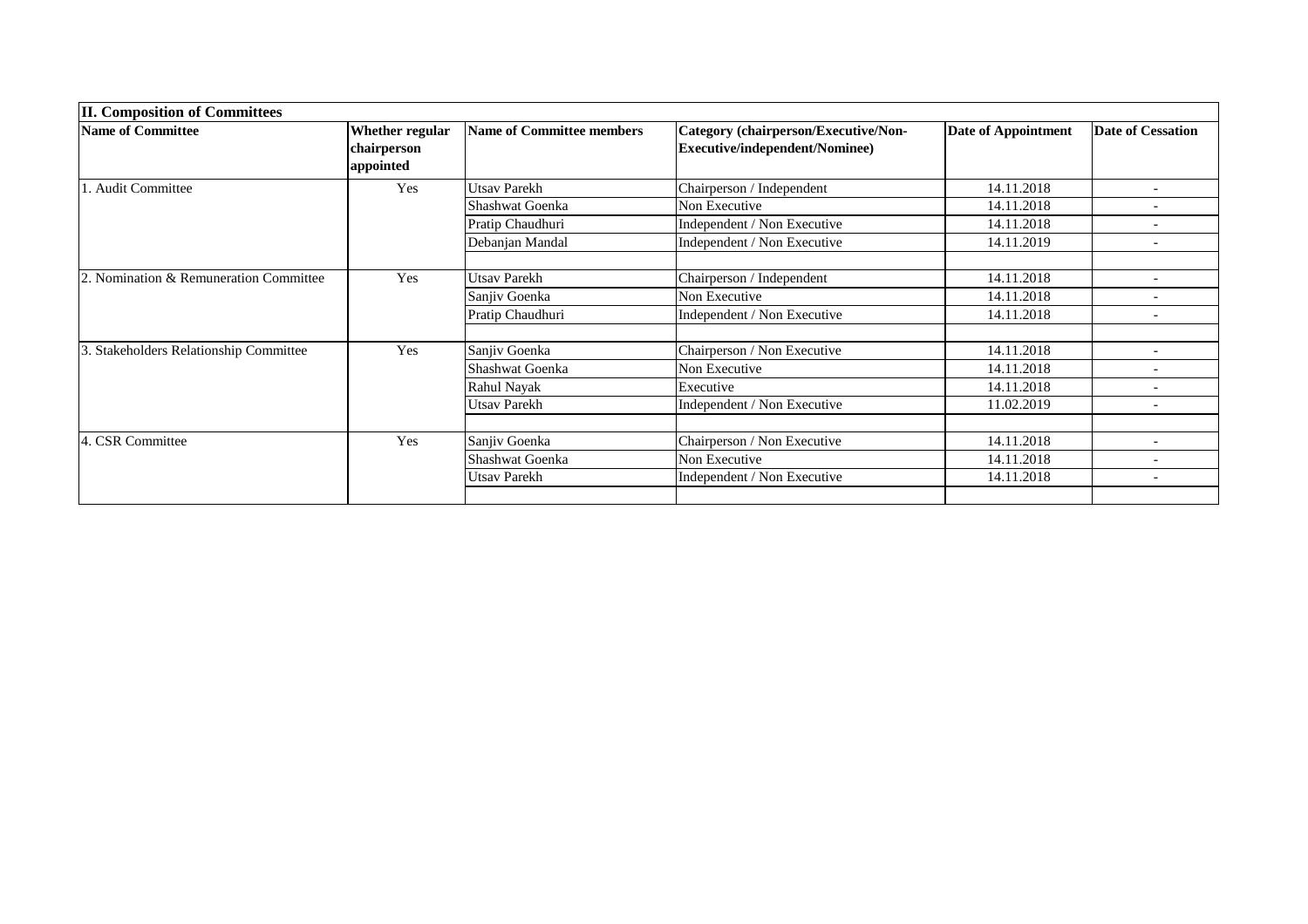| <b>III.</b> Meeting of Board of Directors |                  |                                                         |                   |                                         |                    |  |  |  |
|-------------------------------------------|------------------|---------------------------------------------------------|-------------------|-----------------------------------------|--------------------|--|--|--|
| Date of Meeting in the previous quarter   |                  | Date of Meeting in the Whether requirement of Number of |                   | Number of                               | Maximum gap        |  |  |  |
|                                           | relevant quarter | Quorum met (Yes/No)                                     | Directors present | Independent Directors   between any two |                    |  |  |  |
|                                           |                  |                                                         |                   | present                                 | <b>consecutive</b> |  |  |  |
|                                           |                  |                                                         |                   |                                         | meetings (in       |  |  |  |
|                                           |                  |                                                         |                   |                                         | number of days)    |  |  |  |
| $08-Sep-20$                               | $05-Nov-20$      | Yes                                                     |                   |                                         |                    |  |  |  |

| Date of Meeting of the committee in the relevant Whether requirement<br>quarter | of Quorum met | <b>Number of Directors</b><br>present | <b>Number of</b><br>Independent<br>Directors present | Date of meeting of the<br>committee in the<br>previous quarter | <b>Maximum</b> gap<br>between any two<br>consecutive<br>meetings in number |
|---------------------------------------------------------------------------------|---------------|---------------------------------------|------------------------------------------------------|----------------------------------------------------------------|----------------------------------------------------------------------------|
|                                                                                 |               |                                       |                                                      |                                                                | of days                                                                    |
| <b>Audit Committee</b>                                                          |               |                                       |                                                      |                                                                |                                                                            |
| $05-Nov-20$                                                                     | Yes           | 4                                     | 3                                                    | 08-Sep-20                                                      | 57                                                                         |
| <b>Nomination and Remuneration Committee</b>                                    |               |                                       |                                                      |                                                                |                                                                            |
| NA                                                                              | NA            | <b>NA</b>                             | NA                                                   | $\overline{\phantom{0}}$                                       | <b>NA</b>                                                                  |
| <b>Stakeholders Relationship Committee</b>                                      |               |                                       |                                                      |                                                                |                                                                            |
| $05-Nov-20$                                                                     | Yes           | 4                                     |                                                      | 08-Sep-20                                                      | 57                                                                         |
| <b>Corporate Social Responsibility Committee</b>                                |               |                                       |                                                      |                                                                |                                                                            |
| NA                                                                              | <b>NA</b>     | <b>NA</b>                             | <b>NA</b>                                            | $\overline{\phantom{0}}$                                       | <b>NA</b>                                                                  |